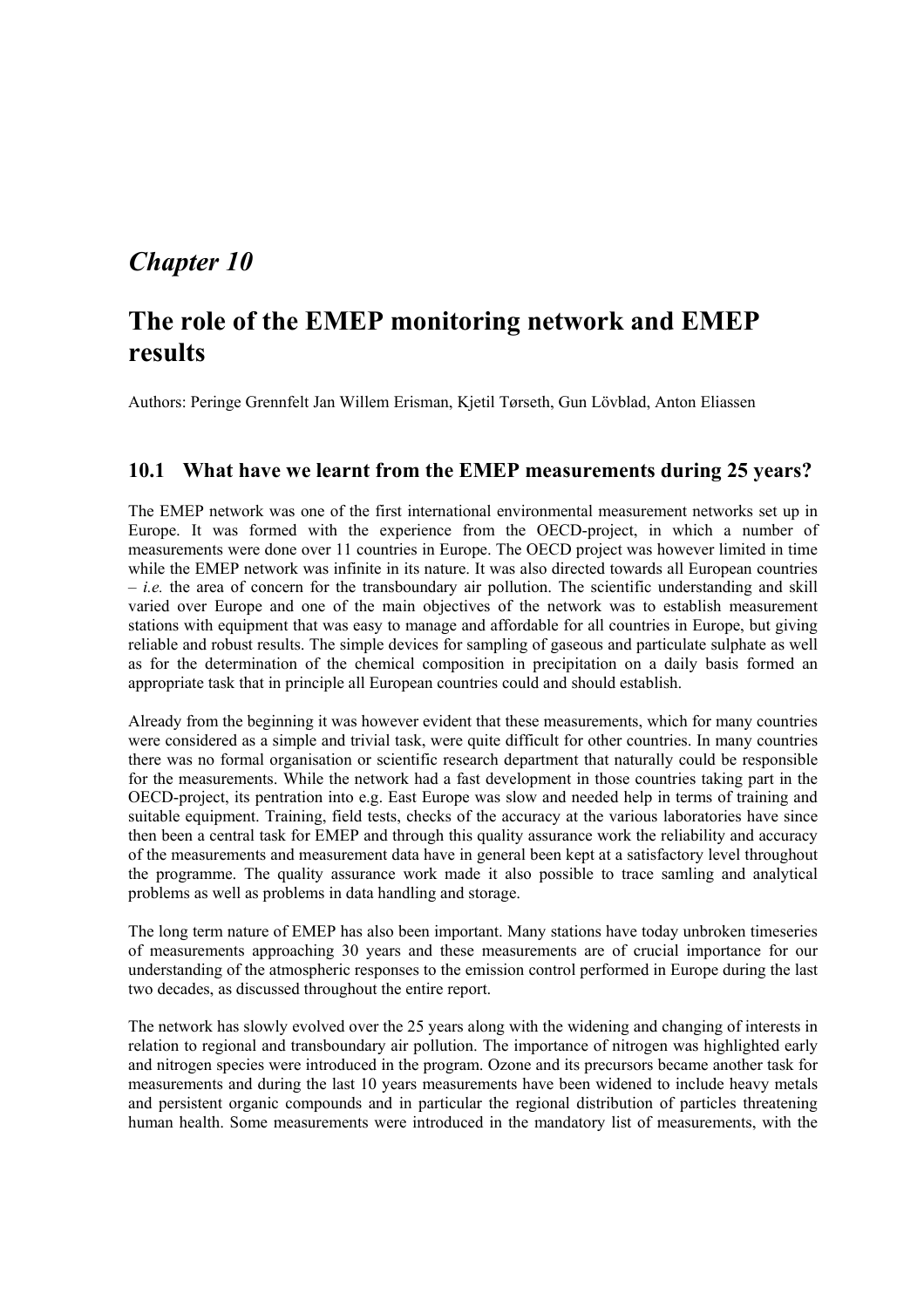intention that they should be made at all EMEP stations, while others, in particular those of a complicated measurement nature, already from the beginning were directed towards a limited number of stations. This has resulted in a more diversified network, in which there are a large number of stations with particular objectives.

The EMEP network has also been a basis for short term experimental studies, where the long term series have served as a calibration and a confirmation of the general atmospheric pollution situation during the measurements.

In the recent years, the network has been a model for the setup of networks in other parts of the world, in particular in Asia. The European model and experience have been transferred to this area of the world, where the air pollution problem has large similarities with the European situation.

For the future monitoring and modelling within EMEP, the experiences and lessons learned during the past 25 years and during this assessment should be incorporated into the process. The long time series available should be kept as far as possible and relevant. The measurements started with focus on sulphur, for which the interest and needs today are limited. Other pollutants, such as nitrogen compounds, ozone, mercury and some POPs, are today and for the future more important. Furthermore, the data quality issues should be kept on a high priority level. Extended use should be made of evaluating the data with statistical techniques such as the procedure developed by Giannitrapani and co-workers, see Appendix A. The technique involves a smoothing procedure which enables discontinuities caused by abrupt emission reductions, data quality gaps, weather variations and other factors of importance for evaluating the progress of improvement for the pollution situation over Europe.

#### **10.2 EMEP results as a basis for environmental assessments and policy processes**

As shown by the assessment of pollution levels in the previous sections, there have been important improvements in the European air pollution environment during the past 25 years. The view on regional air pollution and the needs for abatement measures have changed dramatically since the start of EMEP in 1977. At that time, there was a widespread scepticism about regional air pollution as a real threat to the European environment and many governments and stakeholders were questioning the needs for control. EMEP has through its work and through its convincing results been a main contributor to the change in view that has occurred over the years.

In the beginning a main task for EMEP was to form a forum for scientific discussions and exploration of results in order to understand the behaviour of the main pollutants over Europe. The advantage of EMEP was that it included both scientists and policymakers and without the large participation and commitment from the European countries to the EMEP programme, it had certainly been much more difficult to reach a common understanding of the problems and its solutions. The yearly calculated blame matrices, from which the overall export/import budgets for all countries in Europe could be considered, focused the discussions and formed a platform for negotiations on emission reductions as expressed in the first sulphur protocol signed in 1985.

One of the main characteristics of EMEP is its openness. Data, which during the Cold War often were considered as of strategic importance, were made available to the EMEP Centres and used for modelling and evaluations. The openness with respect to measurements and availability of data also made it possible to examine and assure the quality of the data at an early stage, which then could be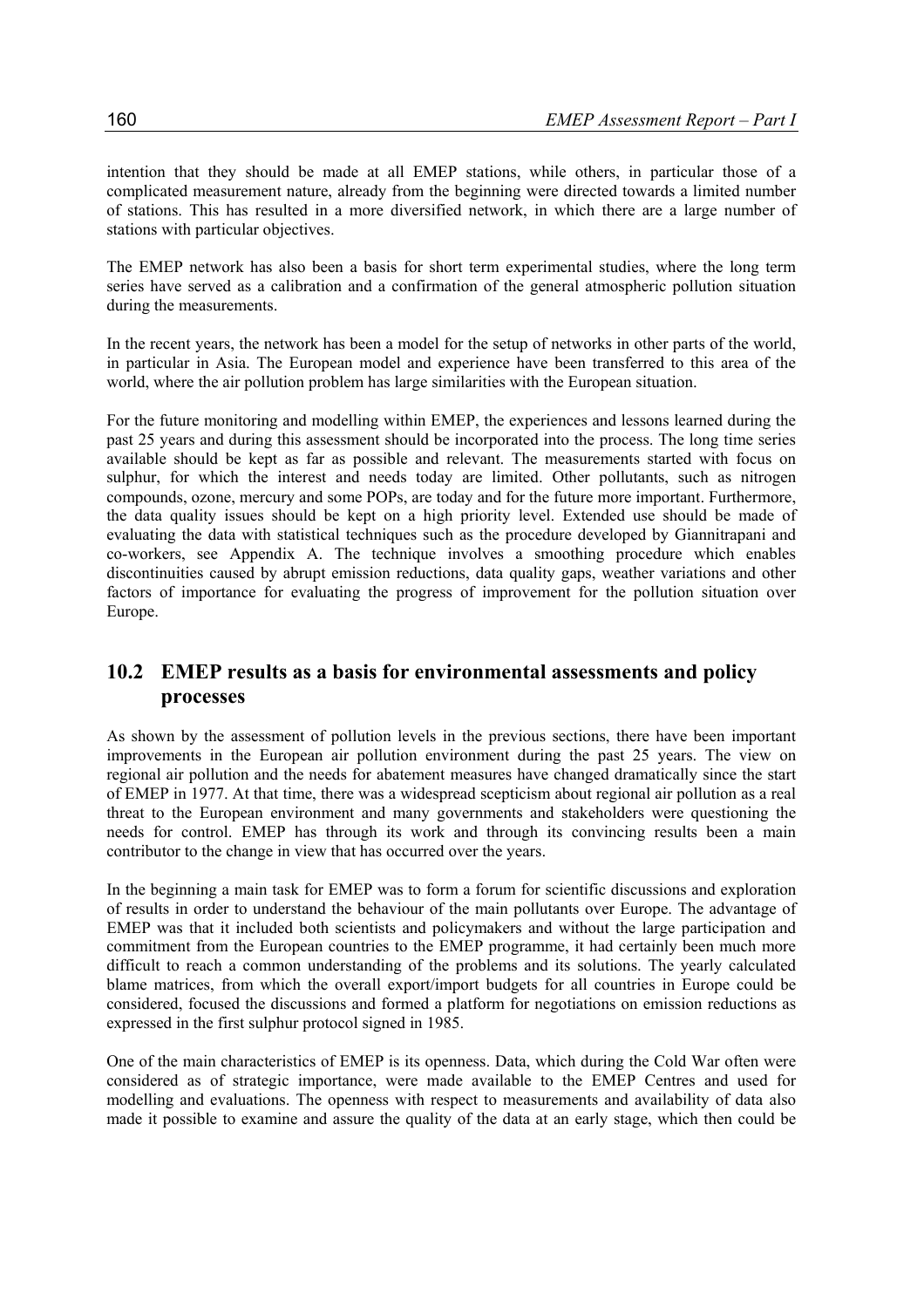used in an ongoing process of improvement in measurements, model calculations and emission inventories. Even if later studies have indicated that the EMEP concept not always worked well, the system with centralised data collection and quality assurance processes formed a basis from which it has been possible to return to the original data and retrieve questionable data.

The experience obtained within EMEP has been of outstanding importance both for the use of the data and air quality assessments in the countries as well as for the general standard of environmental laboratories in Europe. There is probably no environmental monitoring network containing such a large number of countries and so many stations with such a well-developed system for data handling and quality management.

Due to the openness and quality, EMEP data has not only been used within the EMEP community but also in many other scientific and policy connections. These include the support to the marine commissions (e.g. OSPAR<sup>1</sup> and HELCOM<sup>2</sup>), with data for the estimation of atmospheric input to the marine ecosystems. EMEP data has formed the basis for scientific studies of atmospheric processes, in particular chemistry and transport of air pollution, and they have been used for the assessment of environmental and health effects.

Within EMEP, the use of measured data has been focused on validation of models. This was an important task at the early stage of the EMEP network, due to a lack of a good scientific understanding of the processes and mechanisms for the turnover of sulphur and nitrogen compounds in the atmosphere. Even if the understanding today is at much higher level, the use of data for model development and validation is still fundamental. In connection with the development of the critical loads concept, the use of EMEP data for the assessment of environmental effects and exceedances of critical loads and levels became another main task.

The use of EMEP data for general assessments of the air quality and its changes over Europe has been less common. This is in contrary to the use of data within other conventions, e.g. the marine conventions, where the prime use of monitored data has been for assessment reports. The use of monitored and collected data under for example the Convention for the Baltic Sea, HELCOM, is through Assessment Reports published every five years.

### **10.3 How can EMEP data help us understand the outcome of reductions done and the need for further abatement?**

The emission decreases have been the result of many factors, both direct measures and as a result of socio-economic development. The introduction of cost-efficiency as a tool for setting priorities in the 1994 and 1999 UN ECE protocols as well as in the 2001 NEC Directive gave an estimate of the total cost for achievements of the environmental goals.

The cost estimates were to a large extent based on the application of end-of-pipe technologies, e.g. installation of fuel gas desulphurisation and  $NO<sub>x</sub>$  reduction equipment on large combustion plants and catalytic reduction units on gasoline cars. In reality, a large part of the emission reductions were achieved via other measures, especially fuel switching and increased energy efficiency in houses and

<sup>&</sup>lt;sup>1</sup> The OSPAR (www.ospar.org) convention is set up for the protection of the marine environment of the North-East Atlantic.

<sup>&</sup>lt;sup>2</sup> HELCOM (www.helcom.fi) or Helsinki Convention is set up to protect the marine environment of the Baltic Sea.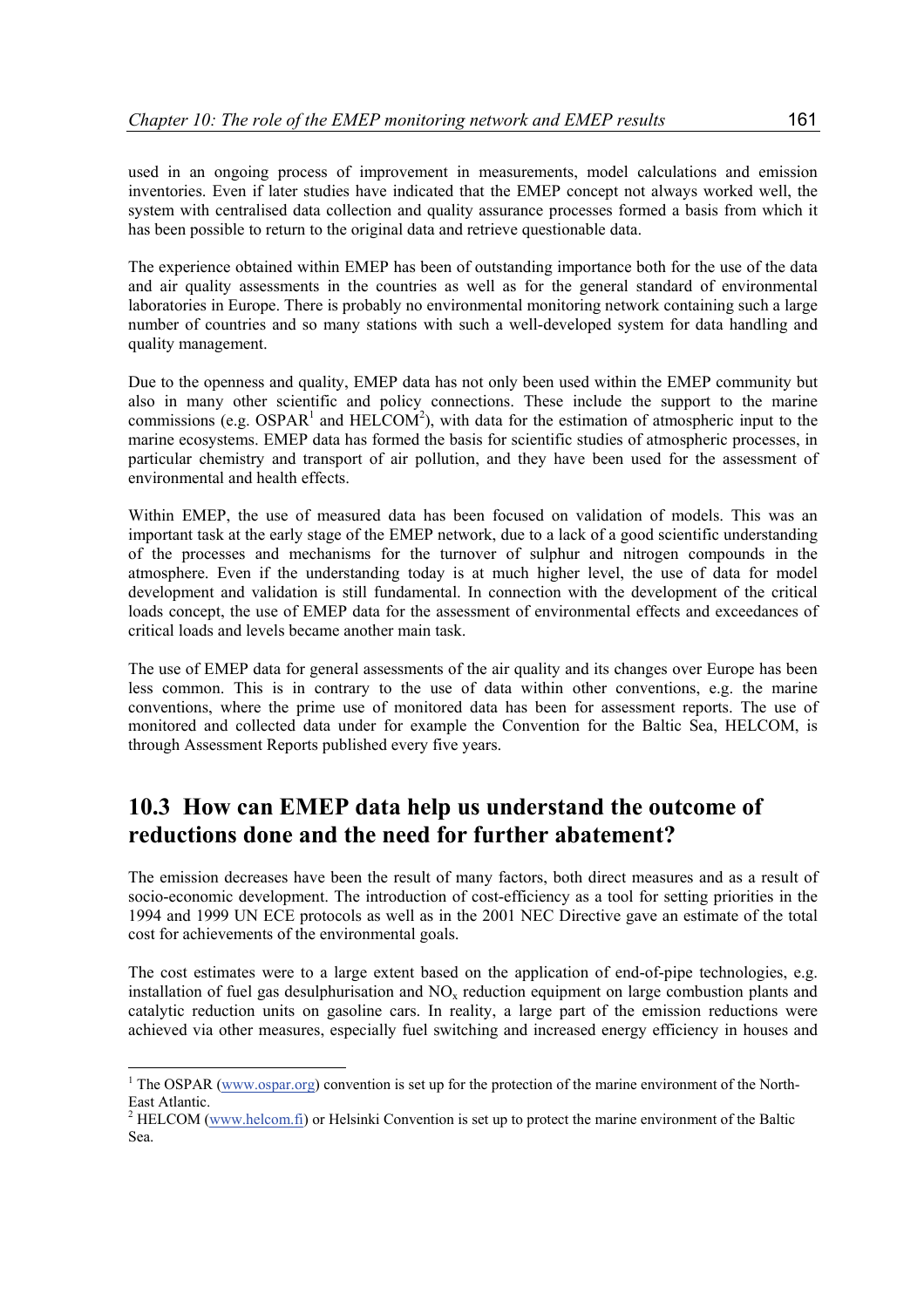within the industry. This progress started as a consequence of the mid-1970 energy crisis, when many countries took actions to decrease their dependence on fuel oil.

The progress of environmental improvement has also been influenced by factors enhancing or counteracting the emission reduction. Important factors are identified in the assessment as short-term weather changes such as milder winters and changing pollution climate and connected non-linearities.

As shown by Wuester (2001), the emission control of sulphur could only to a limited extent be explained by those environmental measures on which the Protocols and the NEC Directive were based. Strategic issues such as limiting the dependence on oil have also played a role. Fuel switching has been important for the decreases, mainly switching from coal and oil to gas but also to nuclear and biomass. Also a large number of other measures have contributed to reduced emissions. Industrial emissions were reduced due to economically initiated process changes and energy savings. The costs for these measures, which only to a very limited extent were made in order to reduce the emissions of transboundary air pollutants, could not be attributed to air pollution control. They were instead mainly done for economic reasons or during recent years for the reduction of greenhouse gas emissions. The most obvious breaking point of the European emission trend curve is seen around 1990 and is connected to the economic set-back in Eastern Europe. A thorough analysis of the causes is still lacking.

Nitrogen oxides emissions have decreased during the last ten to fifteen years, even if the decrease is not as large as for sulphur. For the nitrogen oxides reduction, environmental control requirements have played a much more important role and other reasons have been of less importance.

The CLRTAP and its Protocols have had a major effect on emission trends in Europe, particularly for SO2. European emissions are reduced with the clear objective that environmental loads, exposures and effects should be decreased. So far very few studies have been undertaken to investigate the outcomes of various scenarios and reduction plans. The first scenario study on emission reductions and their outcome was presented as a Swedish case study for the UN Environmental Conference in Stockholm 1972. In this study three scenarios were developed for the European as well as the Swedish emissions. These scenarios varied from an emission reduction of 60% by 1982 to a 2,5-fold increase during the same time. When these scenarios for Europe are compared with the actual emissions, there was a continued increase until around 1980 when they started to decrease and reached the most optimistic scenario by 1995.

The emissions have, however, continued to decrease also after that. For Sweden the emissions started to decrease already shortly after the UN Conference and the emissions followed the most optimistic emission reduction scenario until 1982 and they have continued to decrease after that reaching an about 90% reduction at the end of 1990'ies. Figure 10.1 shows the temporal variation in  $SO<sub>2</sub>$  emissions in Europe west from the Ural between 1965 and 2000. It shows the time the three protocols were agreed upon and shows the effect the first two protocols had on the European emission. Furthermore, the predicted emissions are displayed.

Another study, in which scenarios for  $SO_2$  and  $NO_x$  emissions were elaborated for the period between 1980 and 2000, gave similar results. Three scenarios were assessed in 1985 (Hordijk 1991) to predict the emissions in 2000 based on 1980 data: "Best available technique" (BAT), "Current reduction plans" (CRP) and "No control" (NC). The CRP scenarios were the most realistic. Figure MO-2 shows the trend in emissions between 1980 and 2000 for  $SO_2$ ,  $NO_x$  and  $NH_3$  in Europe, together with the three scenarios and the Gothenburg protocol emission targets for  $2010$  (Vestreng  $2001$ ). SO<sub>2</sub> emissions in 1999 were far below CRP and almost reached the level of BAT.  $NO<sub>x</sub>$  was also well below CRP, but the BAT level was much lower than the 1999 level. For NH<sub>3</sub> no predictions were given at that time. The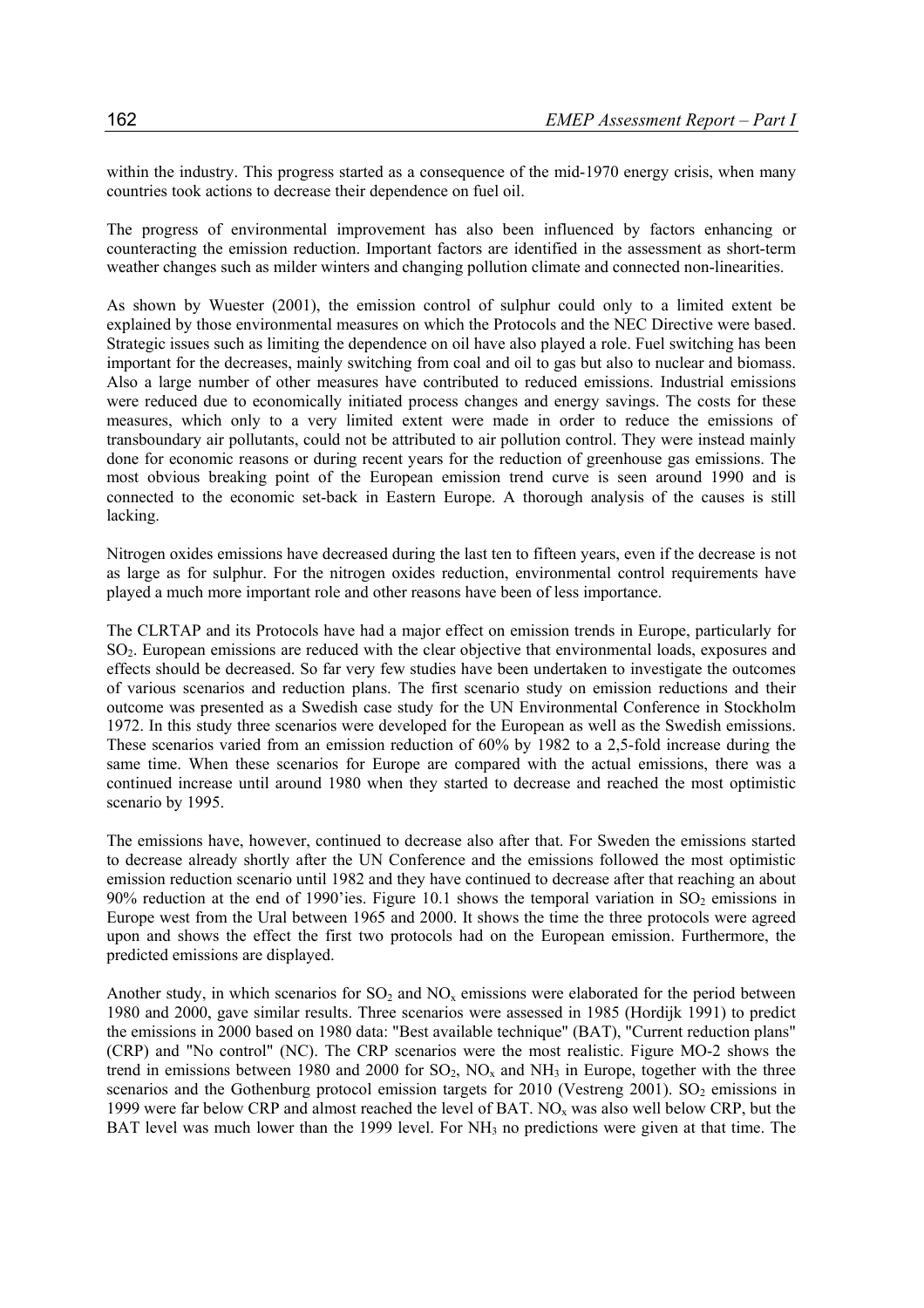2010 levels for the three components were expected to decrease somewhat, by 8, 5 and 1% for  $SO_2$ , NOx and NH3, respectivel relative to 1999. The implementation of the Gothenburg Protocol has been an important incentive for the control measures.



Figure 10.1 SO<sub>2</sub> emissions in Europe west of the Urals between 1965 and 2000 together with the predicted emissions at the UN conference in 1972. (NEGTAP 2002).



**Figure 10.2** Total emissions of  $SO_2$ ,  $NO_x$  and  $NH_3$  in Europe in kton S or N (Vestreng 2001).

The substantial fall in emissions of acidifying gases is due to a reduction of about 67% in  $SO_2$ emissions, mainly from industry and the energy sector since 1980. Nitrogen emissions decreased much less, around  $24\%$ . For NO<sub>x</sub> the decrease is mainly due to technical measures within the transport and industrial sectors. Within the transport sector, the largest emission reductions are so far achieved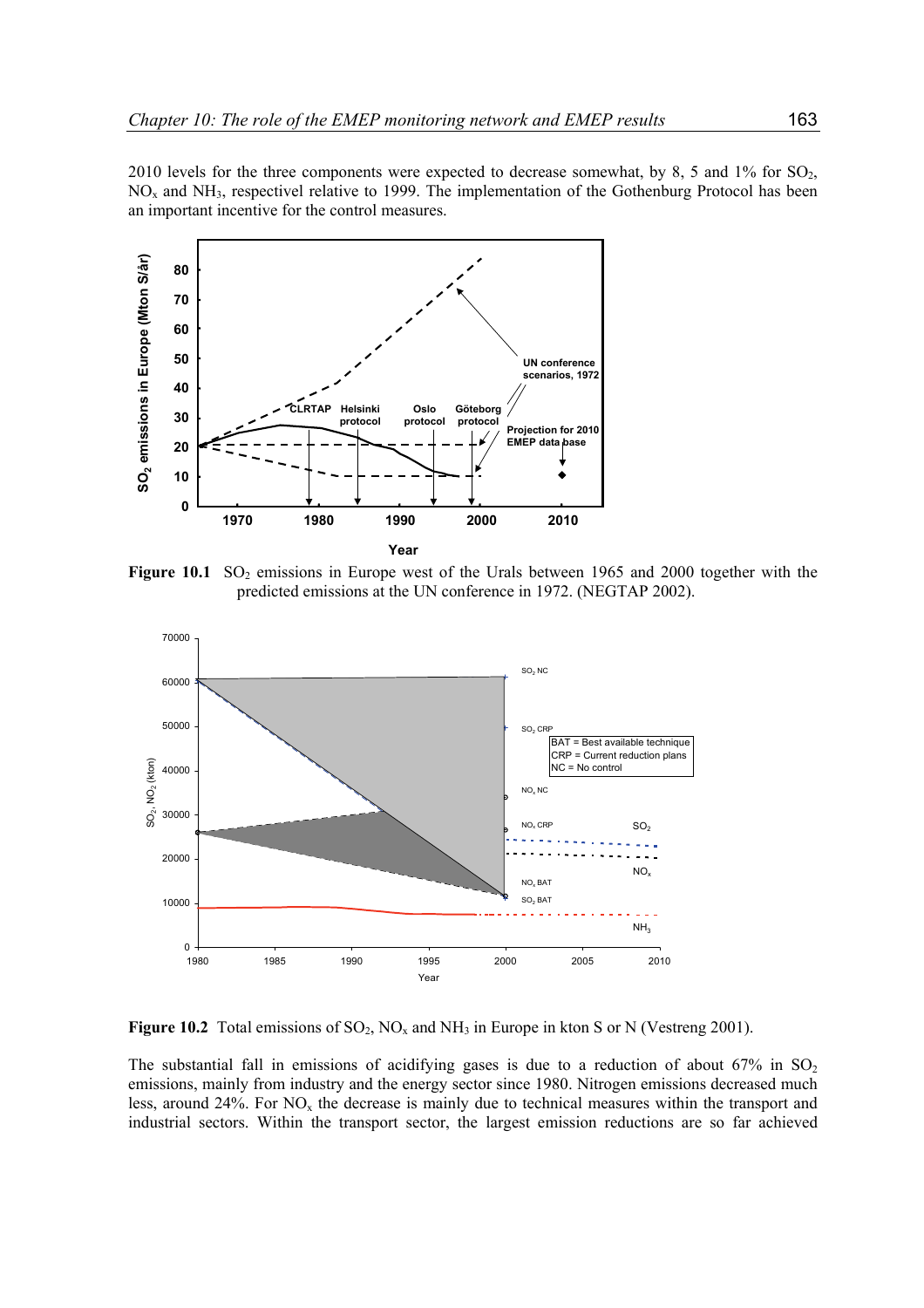through the installation of catalytic converters in gasoline cars and through motor modifications in diesel-fuelled cars. For stationary sources, emission reductions are mainly achieved through selective catalytic reduction (SCR) and through installation of low NOx burners. For NH<sub>3</sub> the reduction -  $21\%$  in total over Europe - is mainly due to decreased agricultural activities in Eastern Europe after 1990. The changes in nitrogen emission and deposition in Europe are discussed in Erisman et al. (2001). The change in sulphur emissions in the different European countries is shown in Figure 10.3. Most countries have decreased their emissions between 40 and 95%. All parties that signed the Gothenburg Protocol realised a decrease. Some countries, not part of the Protocol, however increased their emissions, Turkey being the most pronounced with an increase of 78%.



**Figure 10.3** Relative changes in sulphur emission in the European countries between 1998 and 1990 (Vestreng 2001).

The driving forces for emission reductions in  $SO<sub>2</sub>$  are given for the Netherlands in RIVM (2000) and displayed in Figure 10.4. The changes in emissions due to different measures are compared to the reference case, which would have been the emissions without any measures. The largest decrease in emissions is obtained through a shift in fuel by increasing the use of natural gas and by flue gas desulphurisation.

European data on causes of emission reductions have recently been presented in a report from IIASA (Wuester 2001). This report shows in same way as for the Netherlands (see the national contribution from the Netherlands) that emission reductions were caused by several factors and that pure environmental control is only one.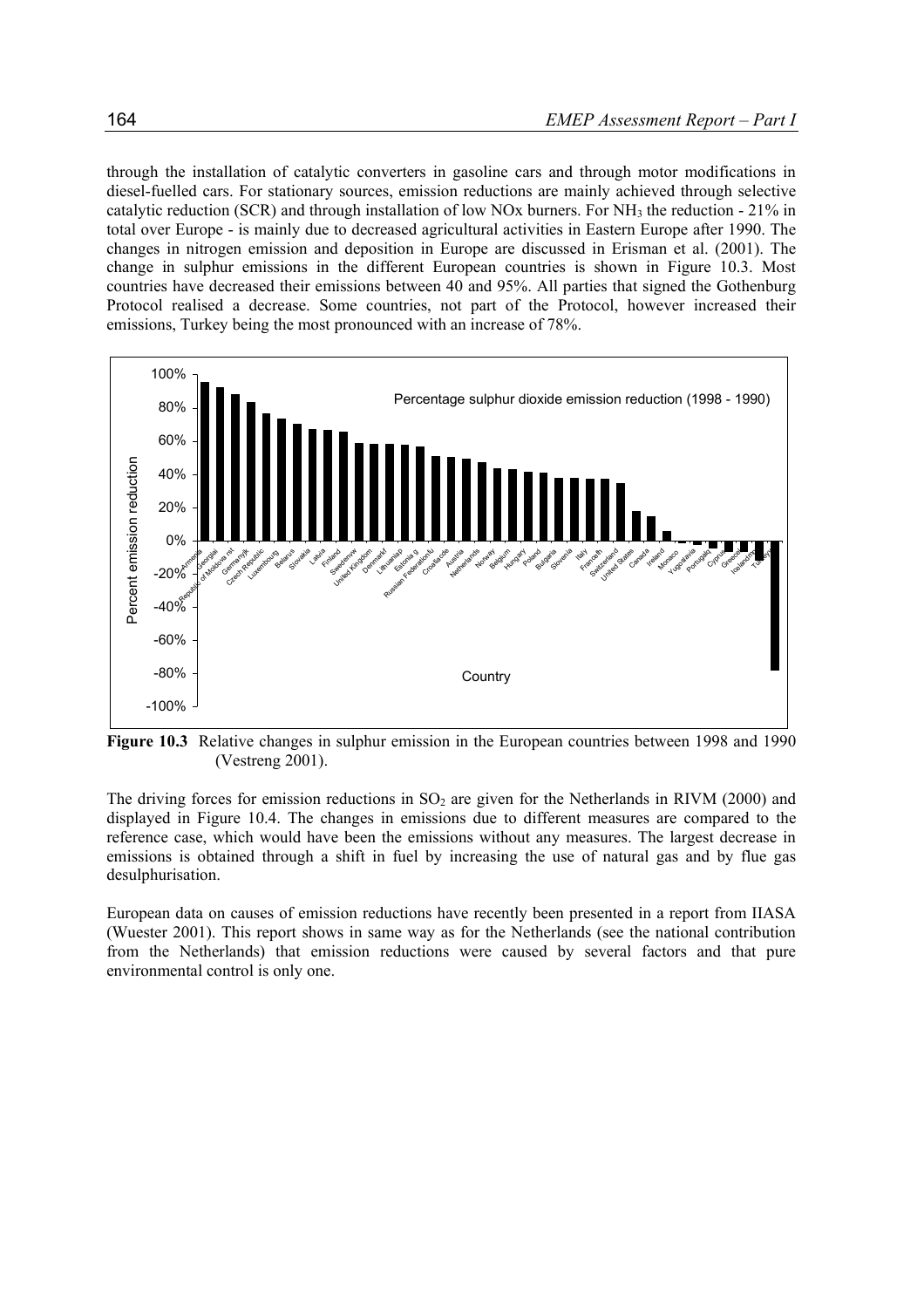

**Figure 10.4** Driving forces for emission reductions in the Netherlands for  $SO<sub>2</sub> (RIVM 2000)$ .

#### **10.4 Future need for emission decreases and potential difficulties**

The assessment has shown that a considerable improvement is achieved in European regional air pollution. However, there is a need for further reductions to overcome future risks for health effects and ecosystem damages. Reduction changes necessary to comply with the Kyoto protocol may interact with the reductions necessary for sulphur and nitrogen emissions. Reductions in energy use will lead to improvements for both purposes.

However, there is also a risk that pollution as regards sulphur, nitrogen and hydrocarbon may need more energy. The abatement options directed towards environmental control solely are not free from energy penalties. Energy penalties can be due to the additional energy used to run the abatement system or as the result of lower efficiency. Furthermore, additional energy is used because of the production and use of additives, catalysts or reductants. The energy penalty leads to additional emissions. So far, the energy penalty has not been much discussed because the cost-effective reduction of emissions and effects was the main issue. Currently, with climate change being a main focus of international environmental policy, the energy penalty becomes more and more important. In the discussions of carbon sequestration after capture of  $CO<sub>2</sub>$  resulting from fossil fuel combustion e.g. the energy penalty might even become limiting.

In Table 10.1 we have made an estimate of the fuel penalty for  $NO_x$  and  $SO_2$  abatement options and its effect on energy use in Europe. The fuel penalty is largest for SCR techniques. The energy penalty experienced by plants range between 0.5% and 2.5%, depending on the control technology employed and the facility controlled. In general implementation of techniques to reduce  $NO<sub>x</sub>$  and  $SO<sub>2</sub>$  emissions have resulted in an increase of  $CO<sub>2</sub>$  emissions because of the fuel penalties. It is therefore useful to consider the impacts on  $CO_2$  emissions when developing emission reduction techniques for  $SO_2$  and  $NO<sub>x</sub>$ , and vice versa. For measures to reduce  $CO<sub>2</sub>$  emissions there are good possibilities to reduce acidic gases, especially in relation to sequestration options for  $CO<sub>2</sub>$ .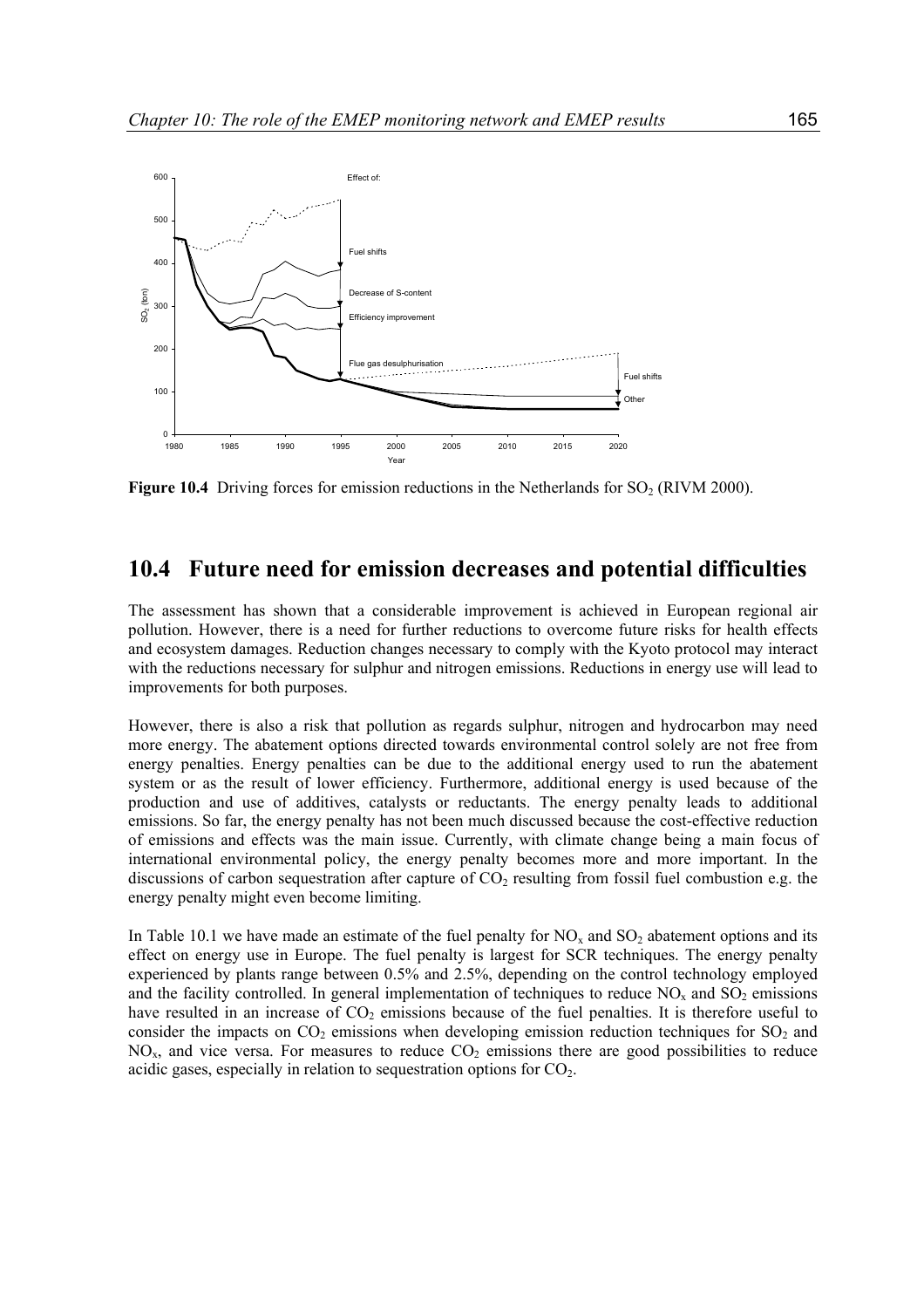| <b>Control Strategy</b> |                                                   | Source Description     |                 |    |               |        | NOX/SO <sub>2</sub> | <b>Capital Cost</b>                      |       | <b>Fuel Penalty Source</b> |    |
|-------------------------|---------------------------------------------------|------------------------|-----------------|----|---------------|--------|---------------------|------------------------------------------|-------|----------------------------|----|
| Type $(5)$              |                                                   |                        | <b>Coal Oil</b> |    | <b>I</b> Gasl |        |                     |                                          |       |                            |    |
| <b>FGT</b>              | <b>ISNCR</b>                                      | <b>Utility Boiler</b>  |                 |    |               | 600 MW | $25 - 38%$          |                                          |       | $0.2 - 0.5 \%$             |    |
| <b>PM</b>               | Low NOX Burners                                   | Utility Boiler (1)     | ΙX              | Ιx | X             |        | $40 - 60%$          | $20 - 25$                                | \$/KW | None                       | 2  |
| PM                      | <b>Staged Combustion</b>                          | <b>Utility Boilers</b> | X               |    | X             |        | $20 - 50%$          | $5 - 10$                                 | \$/KW |                            | 2  |
| <b>PM</b>               | Flue Gas Recirculation                            | Utility Boilers (3) NA |                 | IX | X             |        | $20 - 50%$          |                                          |       |                            |    |
| PM                      | Steam Injection                                   | Gas turbines           |                 |    |               |        | 80%                 |                                          |       | 1%                         | 2  |
| PM                      | Steam Injection                                   | <b>Utility Boilers</b> | <b>INA</b>      | Ιx | X             |        | $25 - 35%$          |                                          |       |                            | 2  |
| PM                      | Low-Excess-Air Firing (LEA)                       | <b>Utility Boiler</b>  | х               |    | X             |        | $10 - 30 \%$        |                                          |       |                            |    |
| <b>FGT</b>              | <b>SCR</b>                                        | <b>Utility Boiler</b>  | Ιx              | Ιx | X             |        | $60 - 90 %$         | $40 - 80$                                | \$/KW |                            | 2  |
| <b>FGT</b>              | <b>SNCR</b>                                       | <b>Utility Boiler</b>  | INA.            | ΙX | X             |        | $30 - 70%$          | $10 - 20$                                | \$/KW |                            |    |
| <b>FGT</b>              | Dry Adsorption                                    | Utility Boiler (4)     |                 |    |               | 40 MW  | 70%                 |                                          |       |                            |    |
| <b>FGT</b>              | <b>ISCR</b>                                       | Gas turbines           |                 |    | X             | 300 MW |                     | Selected SCR as BACT - 2.5 ppmvd @12% O2 |       |                            |    |
| <b>FGT</b>              | Wet Scrubbing - SO2                               | <b>Utility Boiler</b>  | X               |    |               | 700 MW |                     |                                          |       | .50%                       | 8  |
| <b>FGT</b>              | <b>ISCR</b>                                       | <b>Utility Boiler</b>  | lχ              |    |               |        |                     |                                          |       | $1.5 - 2.0 %$              | 9  |
| Fuel                    | Distillate Fuel Desulfurization Fuel Oil/Gasoline |                        |                 | ΙX |               |        | 90%                 |                                          |       | 3.50%                      | 10 |
| <b>FGT</b>              | <b>ISCR</b>                                       | Cement                 |                 |    |               |        |                     |                                          |       | 9.80%                      | 11 |

**Table 10.1** Summary of  $NO<sub>X</sub>$  and  $SO<sub>2</sub>$  control strategy fuel penalties.

### **10.5 The future of EMEP monitoring and modelling**

The control of some of the traditional compounds causing regional air pollution over Europe can be described as a success story. Emissions of sulphur have gone down substantially, while lower but still significant reductions are seen for nitrogen compounds. Will this mean that emissions now are at levels where there is no need for further reductions? Some arguments have been put forward in this direction, in particular since the Gothenburg protocol indicated such improvements in terms of ecosystem protection for acidification, that one would feel that Europe now is protected from environmental effects.

There are however several reasons for a continued intense work within EMEP on preparation of data on emissions, concentrations, deposition and transboundary fluxes:

- The benefits of the Gothenburg Protocol were seriously overestimated. One reason is a too simple treatment of the deposition in the preparation of the Gothenburg Protocol. For example, the higher depositions to forest ecosystems were not taken into account.

The interest in health effects from air pollution, in particular from particles, has increased. The Gothenburg protocol did not take into account health effects from particles. Epidemiological research has repeatedly shown that air pollution is causing severe health effects both in terms of mortality and morbidity. Since there is not yet any enough strong evidence that specific particle fractions are essentially more important than others, emission control strategies are directed towards the overall content of fine particles (PM10 or PM 2.5) in Europe. Long range transport of aersols form an important contribution to the overall exposure and any control strategy for the protection of health needs to include control of the regional emissions and transboundary fluxes.

- The dynamic aspects have not yet been included in the critical loads concept. The critical load is defined as "*the maximum load that will not cause any long term harmful effects to ecosystem and function"*. This definition of critical loads did not, however, take into account the problem of already damaged ecosystems. If damaged ecosystems are to be recovered within a reasonable time, the maximum load must be lower than the critical loads. This new concept is expected to be used in further air quality strategies.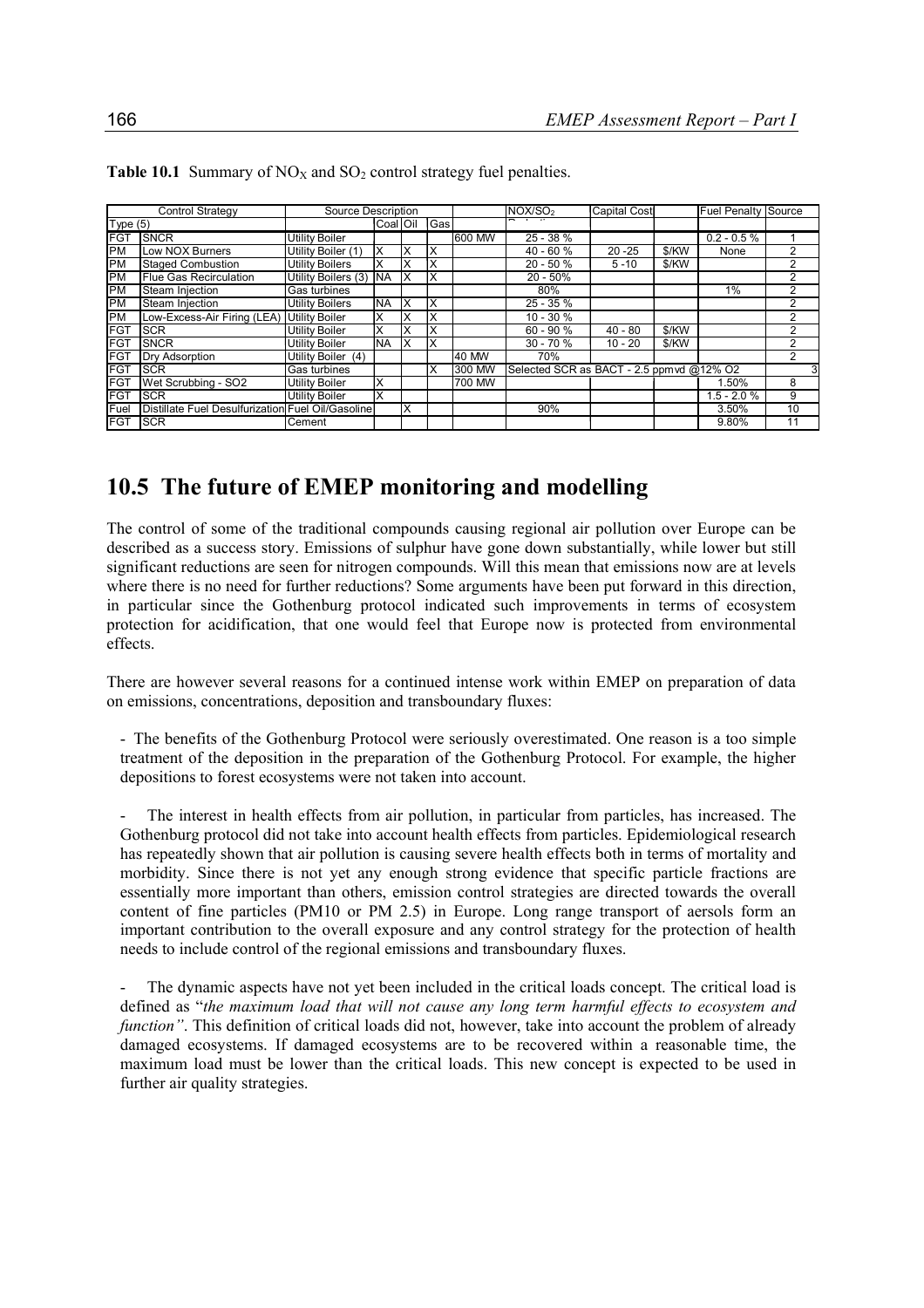Thus there is a further need to follow the development of the atmospheric situation in Europe. The needs for measurements and model calculations will however change in the same way as it has changed during the more than 25 years history of EMEP. Some parameters will become less important and the needs for measurements and modelling of these will be less important. New parameters may instead be of larger importance as recently has been the case with particles. One of the main challenges of the EMEP system is therefore to follow the needs appearing from scientific findings and from policy development and adapt to these in an appropriate manner. This does not mean that every new idea should be taken on board, but for the further development of the EMEP programme it is essential to understand where the long-term policy needs are and which scientific findings that are important enough to take on board. It is also important to include new knowledge in the EMEP models. The development of specific modules for particles and the possibility to take non-linear processes into account are examples on important directions for today's and tomorrow's model development.

An important step in this direction is the preparation of a new monitoring strategy for EMEP. The strategy has been discussed in depth for a couple of years, assessing various needs; the establishment of long term trends to verify emission changes, the support to model development, the delivery of input data for the assessment of effects and not the least to support our general understanding of occurrence and causes of transboundary air pollution.

The EMEP observations and model calculations are important elements not only in establishing the regional air pollution situation in Europe, but also through its links to the global as well as the urban scales. The geographical scope of EMEP will have to be extended to take into account the needs of new Parties as well as the impact of intercontinental pollution transport. In addition, the Convention should investigate the consequences of the interactions between global change and air quality issues..

Particulate matter has become a priority under the Convention in relation to the envisaged revision of the Gothenburg Protocol. Although significant progress has been made over the past five years in understanding the sources, transport, transformation, air concentrations, and deposition of particulate matter in the atmosphere, considerable uncertainties still remain. In particular, there is an urgent need for measurements of the chemical composition of particulate matter, and carbonaceous aerosols.

Another main issue for the Convention over the coming years is to support the further work on the Protocols on Persistent Organic Pollutants (POP), on Heavy Metals (HM). Measurements of the chemical composition of hydrocarbons, mercury and different POPs will be necessary.

The monitoring strategy of EMEP is aiming to utilize progress in the scientific understanding represented by, for example, new methods and technologies. The monitoring strategy will evolve, making use of new approaches and methodologies as these become available. The monitoring programme will be organised into stations having measurements at different levels of scope and complexity. Three different levels are proposed, each targeting EMEP objectives in different ways.

The main objective of monitoring at Level 1 sites is to provide long-term basic chemical and physical measurements of the traditional EMEP parameters. Level 1 activities would be the first priority when extending the network into areas not covered by measurements up to now (Mediterranean regions, Eastern Europe and Central Asia). By undertaking a more requiring monitoring programme, a subset of the Level 1 stations should gradually be upgraded to Level 2 sites.